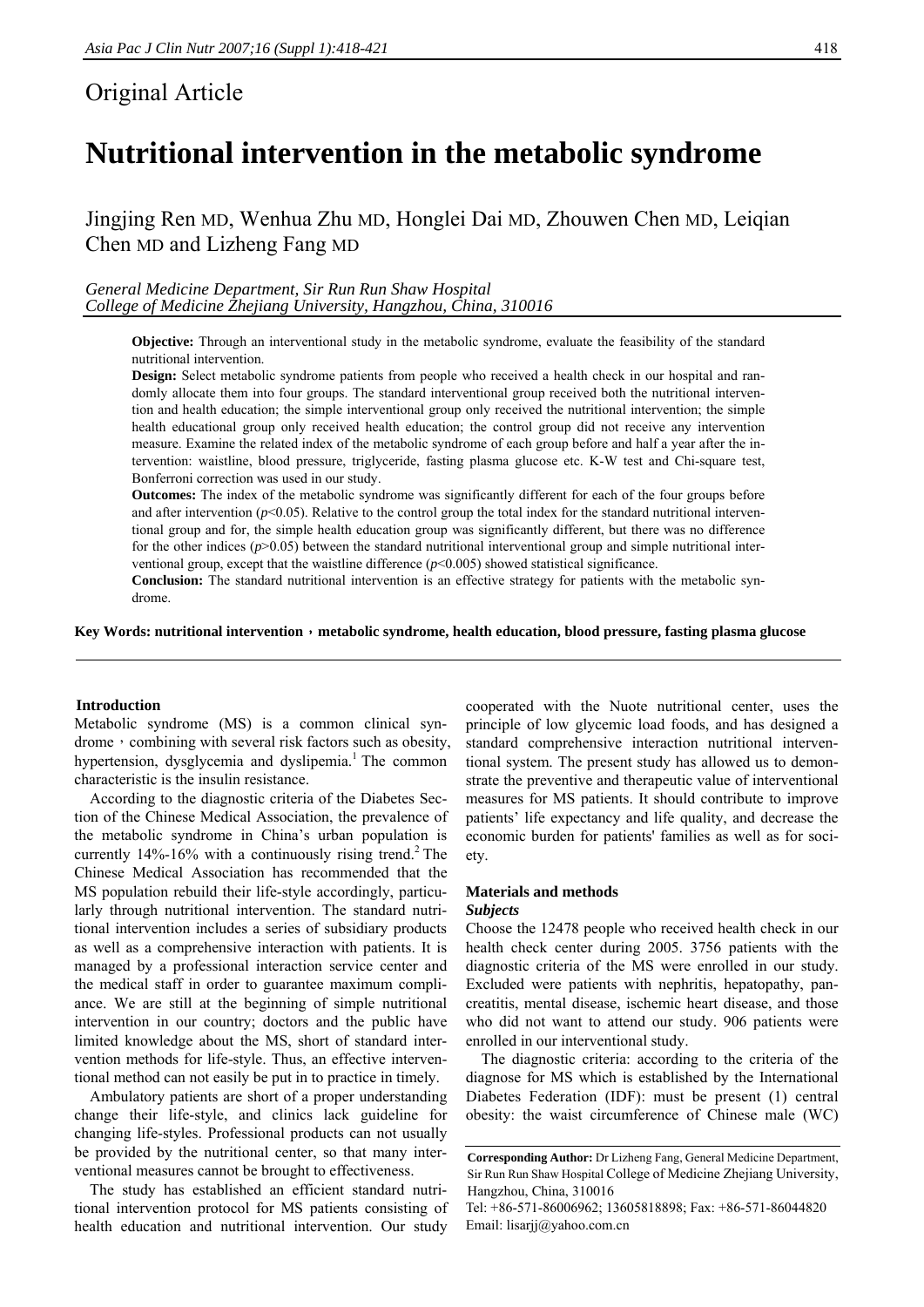≥90cm, the waistline of Chinese female≥80cm. (2) add randomly two items from the following four factors: hypertriglyceridemia (TG > 150mg/dl (1.7mmol/l).

high density lipoprotein decrease of male <40mg/dl  $(1.03 \text{ mmol/l})$ , of female  $\leq 50 \text{ mg/dl}$   $(1.29 \text{ mmol/l})$ . hypertension: systolic pressure  $\geq$  130mmHg, or diastolic pressure  $\geq 85$  mmHg. hyperglycemia: fasting plasma glucose (FPG)  $\geq$ 100 mg/dl (5.6 mmol/l).<sup>3</sup> Excluded were patients with nephritis, hepatopathy, pancreatitis, mental disease, ischemic heart disease and other clinically evident macro vascular disease.

For the health check a low-fat diet for three days before was required and subjects ate a bland diet for 12 hours beforehand. The waist circumference was measured as the horizontal perimeter from the inferior costal facet to the superior ilium, standing up, with a flexible rule (Chengfeng Zhejiang China, 1.6cm×1.5m), TG and FPG were measured by the automatic biochemistry analyser of Beckman LX20, USA (enzyme method). HDL-C was measured by the electrophoresis apparatus of Helena RET. USA (electrophoresis). Blood pressure was measured by the desk-sphygmomanometer of YUTU XJ11D (A medical apparatus company in Shanghai), twice at various times.

#### *Method of intervention*

The intervention in the 906 MS patients was as follows:

1. Study on groups: The MS patients were randomly allocated into four groups as follows after discussion with the ethics administration committee of the hospital and patient agreement.

Standard interventional group: 195 patients in this group received both the health education and the standard nutritional intervention.

Simple interventional group: 175 patients in this group only received the nutritional intervention, not receive the health education.

Simple health educational group: 281 patients in this group only received the health education, not receive the nutritional intervention.

Control group: 255 patients in this group neither received the health education, nor the nutritional intervention.

#### 2. Measure of intervention:

2.1 health education: received a health education lecture by a fellow or attending doctor for 60 minutes in the edu cation class of health-check center. The content included diet, exercise, and the balance of mentality and so on. The patients were demanded for food ameliorate (low fat, low saturated fatty acid, high fibrin, low calorie diet) and exercise with appropriate quantity of motion.

2.2 Nutritional intervention: use the principle of low glycemic load foods (high protein, low fat, low sugar), start the process of dietary fat reduction. The patients were given the products (provided by the Nuote Nutritional Center, Hubin campus of Zhejiang university) comprising a nutritious snack or meal replacement bar; urinary ketene test strips; and a micronutrient supplement. There was extensive interaction with patients. The main ingredients of the nutritious bar were soybean protein, maltitol, dietary fibro, lacto protein, and vegetable oil, cocoa. Composition was liquid water content≤8%, protein≥20%, fat≤18%, carbohydrate≤35%, dietary fibre≥6%, reducing sugar ≤6%, lead≤1mg/kg, arsenic ≤0.5 mg/kg, copper≤15 mg/kg, flavacin  $B1 \le 5$  mg/kg, and food additives were consistent with regulation GB2760.

The whole process included three phases: startup, loss of weight and maintenance. The daily calorie intake was limited to between 1300 to 1600 and exercise for over half an hour one day was required.

2.3 Interaction and evaluation: A standard training for every patient was required before the intervention,

They were helped to preparation in mind and resources and taught them how to use the subsidiary products and the principle of low glycemic load foods. Interaction included internet, short messages by mobile phone and telephone which enabled the patients to keep contact with the nutrition center, report the status of the diet and weight. The center dealt with the patients' problem everyday to assure the process of intervention with the frequency of once of two days on first week, and twice a week at least thereafter.

The metabolic index of the four groups was assessed after half a year's intervention, the differences among four groups, evaluated.

#### *Statistical analysis*

The values were presented as median and quartile range, the significance of difference among groups was tested with K-W test, the Chi-square test were used to evaluate equality of frequencies for discrete variables, multiple comparison were subjected to Bonferroni correction. A P-value less than or equal to 0.05 was considered statistical significant.

#### **Results**

# *Generalized case*

3756 patients' accord with the diagnostic criteria of MS

**Table 1.** Background of study object on various groups  $M(O_n)$ 

|              | Gender<br>M/F | Age        | Waistline<br>difference<br>(cm) | Systolic<br>pressure<br>difference<br>(mmHg) | Diastolic<br>pressure<br>difference<br>(mmHg) | TG difference<br>(mg/dl) | HDL-C differ-<br>ence<br>(mg/dl) | FPG difference<br>(mg/dl) |
|--------------|---------------|------------|---------------------------------|----------------------------------------------|-----------------------------------------------|--------------------------|----------------------------------|---------------------------|
| $\mathsf{A}$ | 149/96        | 47.0(23.0) | 5.00(6.00)                      | 5.00(4.00)                                   | 6.00(4.00)                                    | 23.0(25.0)               | 5.00(4.00)                       | 5.00(5.00)                |
| B            | 100/87        | 48.0(21.0) | 10.0(9.00)                      | 7.00 (7.25)                                  | 7.00 (7.50)                                   | 59.0 (60.25)             | 13.0(13.0)                       | 11.0(10.0)                |
|              | 95/74         | 48.0(23.0) | 7.00(10.00)                     | 7.50(8.00)                                   | 8.00(8.00)                                    | 60.5(55.0)               | 12.5(13.0)                       | 11.0(10.0)                |
|              | 148/125       | 48.0(22.0) | 5.00(5.00)                      | 5.00(4.00)                                   | 4.50(4.00)                                    | 29.0(25.25)              | 5.00(5.00)                       | 4.00(5.00)                |

\* Difference=before intervention – after intervention. \*A: control group; B: the standard nutritional intervention group; C: the simple nutritional intervention group; D: the simple health-education group. \*The related index of metabolic syndrome was significantly different for each of the four groups before and after intervention  $(p<0.05)$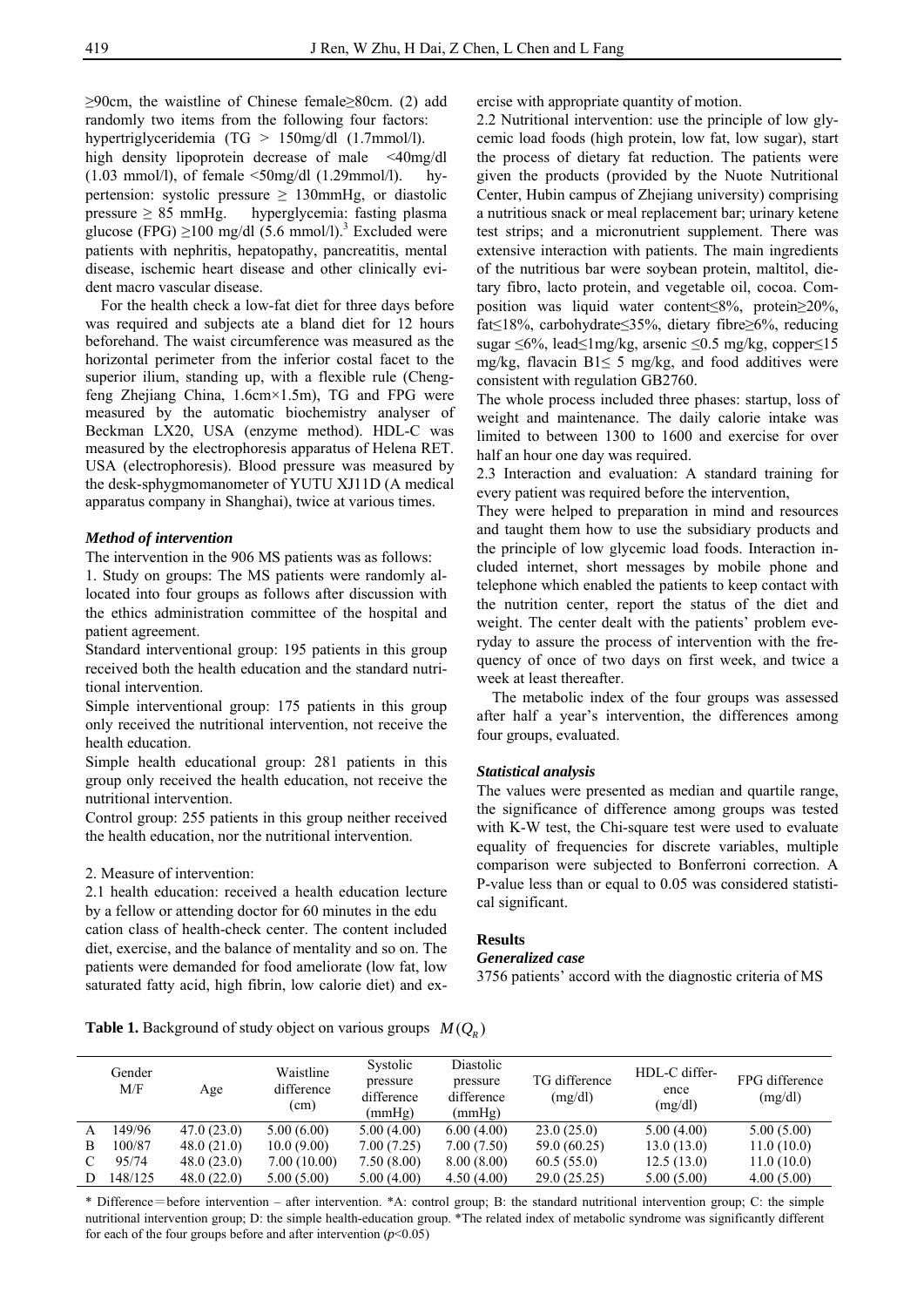| Waistline                                                                 | Systolic pressure                  | Diastolic pressure                                                                                               | TG differ- | HDL-C differe |
|---------------------------------------------------------------------------|------------------------------------|------------------------------------------------------------------------------------------------------------------|------------|---------------|
| $\mathcal{L}(\mathcal{L}_{\text{trans}} \times \mathcal{L}_{\text{max}})$ | $\mathbf{1} \mathbf{1} \mathbf{C}$ | $\text{d}(\mathcal{C}_{\text{measured}})$ ( <i>m</i> $\text{H}_{\text{e}}$ ) and ( <i>m</i> $\text{d}(\text{H})$ |            | (11)          |

| Table 2. The standard nutritional intervention group and control group |  |
|------------------------------------------------------------------------|--|
|------------------------------------------------------------------------|--|

| Waistline       | Systolic pressure | Diastolic pressure | TG differ-     | HDL-C difference | FPG difference |
|-----------------|-------------------|--------------------|----------------|------------------|----------------|
| difference (cm) | difference (mmHg) | difference (mmHg)  | ence $(mg/dl)$ | (mg/dl)          | (mg/dl)        |
| 9.159           | 5.13              | 3.64               | 9.56           | 10.38            | 8.22           |
| <0.005          | < 0.005           | < 0.005            | < 0.005        | < 0.005          | < 0.005        |

The total index between the standard nutritional intervention group and the control group was significantly different (*p*<0.005).

**Table 3.** The standard nutritional intervention group and simple health-education group

|                                                                                                                                                        | Waistline         | Systolic pressure dif- | Diastolic pressure | TG difference | HDL-C differ-  | FPG difference |  |
|--------------------------------------------------------------------------------------------------------------------------------------------------------|-------------------|------------------------|--------------------|---------------|----------------|----------------|--|
|                                                                                                                                                        | $difference$ (cm) | $f$ erence $(mmHg)$    | difference (mmHg)  | (mg/dl)       | ence $(mg/dl)$ | (mg/dl)        |  |
|                                                                                                                                                        | 8.14              | 4.98                   | 4.83               | 8.25          | 10.28          | 8.87           |  |
|                                                                                                                                                        | < 0.005           | < 0.005                | < 0.005            | < 0.005       | < 0.005        | < 0.005        |  |
| The total index between the standard nutritional intervention group and the simple health-education group was significantly different<br>$(p<0.005)$ . |                   |                        |                    |               |                |                |  |

**Table 4.** The standard nutritional intervention group and simple nutritional intervention group

| Waistline       | Systolic pressure dif- | Diastolic pressure | TG difference | HDL-C differ-  | FPG differ-    |
|-----------------|------------------------|--------------------|---------------|----------------|----------------|
| difference (cm) | ference (mmHg)         | difference (mmHg)  | (mg/dl)       | ence $(mg/dl)$ | ence $(mg/dl)$ |
| 2.84            | 0.24                   | $\rm 0.87$         | 0.45          |                | 0.89           |
| < 0.005         | 0.005                  | >0.005             | >0.005        | >0.005         | >0.005         |

The index of systolic pressure difference, diastolic pressure difference, TG difference , HDL-C difference, FPG difference between the standard nutritional intervention group and the simple nutritional intervention group was no significantly different (*p*>0.005), only the waistline difference was significantly different (*p*<0.005).

among the 12478 people who received health check in our health check center during 2005. The prevalence rate of MS is 30.1% n our study. Excluded were the patients with nephritis, hepatopathy, pancreatitis, mental disease, ischemic heart disease, and those who did not want to attend our study.

Nine hundred and six patients were included in our study, and among those, 195 patients were put in the standard nutritional interventional group, five patients were lost to follow-up, three patients dropped out; 175 patients were put in the simple nutritional interventional group, four patients lost to follow-up, two patients dropped out; 281 patients were put in the simple health educational group, eight patients lost to follow-up; 255patients were put in the control group, 10 lost to follow-up.

Gender distribution and age distribution among the four groups showed no statistical significance  $(x^2=1.259)$ ,  $p > 0.05$  vs.  $x^2 = 0.958$ ,  $p > 0.05$ , respectively). The background data are shown in: table 1.

Comparison between the standard nutritional interventional group and other groups is made in table2-4. The total index between the standard nutritional interventional group and the control group, the simple health educational group showed statistical significance, but it showed no statistical significance in other index $(p>0.05)$  between the standard nutritional interventional group and simple nutritional interventional group, except that the waistline difference (*p*<0.05)showed statistical significance.

## **Discussion**

Metabolic syndrome (MS) is on the rise in China with dietary changes and increasingly sedentary lifestyles seriously jeopardizing public health**.** According to the diagnostic criteria of the Diabetes Section of Chinese Medical Association, the prevalence of the MS in China's urban population is currently 14%-16% with a continuously rising trend.<sup>2</sup> According to the diagnostic criteria of the MS which were established by the International Diabetes Federation (IDF), the prevalence of the MS reached 30.1% among those examined in this study.

The pathogenesis of MS are as follows: insulin resistance (IR), gene mutation, obesity, inflammation, cell mutation etc.<sup>4</sup> The invasion of MS is related to genetic association and the environmental changes. The improper life-style characterized by a diet rich in sugar, fats and salt, physical inactivity, insufficient sleep, excessive mental stress and tobacco and alcohol abuse are all contributing risk factors for metabolic syndrome.

The Executive Summary of the Third Report of the National Cholesterol Education Program: Adult Treatment Panel Ⅲ (NCEP -ATPⅢ) recommended that the most important therapy for MS is therapeutic life-style change (TLC), combined with medication if necessary.<sup>5</sup> The IDF recommended that the primary intervention for MS is to rebuild a healthy life-style: limiting calories (to lower weight by 5-10% in the first year); increasing physical activity and altering the diet .3 The interventional study for diabetes has been widely supported in many Western Countries. <sup>6, 7</sup> The diabetes prevention research in Finland and USA showed that minor weight reduction can prevent the development of diabetes among the high-risk people with impaired glucose tolerance and obesity.8, 9 However, both China's doctors and the public health programs still lack sufficient knowledge about how to implement these changes. Thus an effective interventional method can not easily be put in to practice in timely. Ambulatory patients lack proper understanding change their life-style, and clinics lack guidelines for changing these unhealthy life-styles. Professional products can not